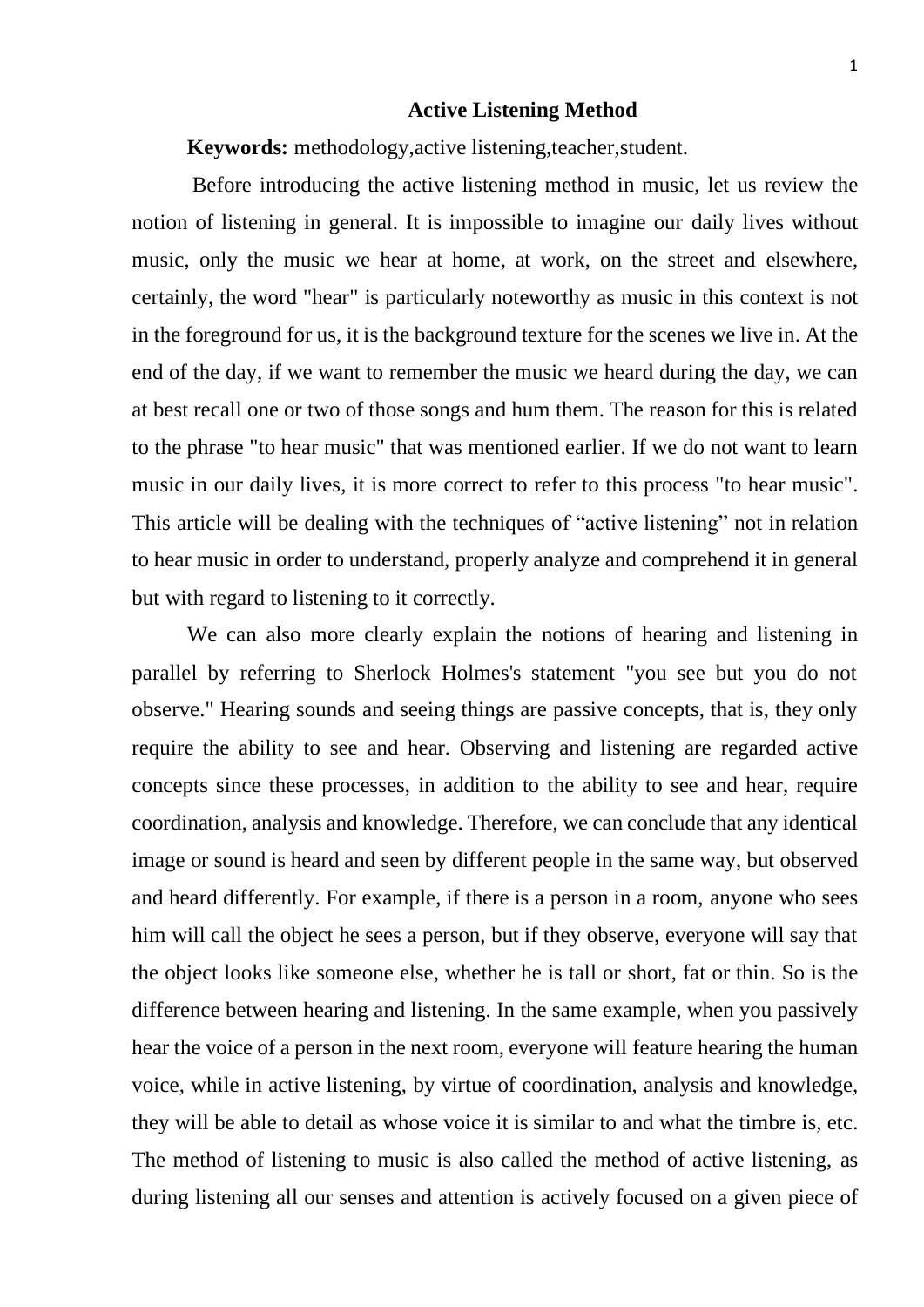music. Active listening is an active process in which we consciously listen to and be aware of the music we hear.

Active listening has been widely used in music education methodology throughout history. Active listening was an integral part of the oral tradition method used in musical genres such as mugham and raga in the context of Oriental music before it was formed as an individual method. Unlike composer music, traditional oral music is not considered anyone's intellectual property. When playing this kind of music, each musician with a unique approach both expresses characteristically the raga or mugham he plays and reflects own emotions, therefore, these pieces of music are alive and given a new life every time through their performers. Despite the diverse representations of these types of music, the active listening method is a very useful tool for both music lovers and students in teaching. If we take an active listening approach to the performance of the same mugham or raga by various musicians, even if we are blindfolded, we can figure out which performance belongs to which performer.

I would like to highlight the basic features of active listening in teaching both for musicians and non-musicians. As many experts pointed out, the prerequisite here is not to be immersed in music. For music lovers, this idea may sound strange and incomprehensible but even immersion in active listening is one of the distractions. In the majority of cases, when we are immersed in music and being fascinated, we start dreaming in conformity with the nature and style of music, we remember some things, and as an active listener we cannot clarify and analyze what is happening in music at that moment and as a passive listener only immerse ourselves in the music. This process is similar to the deviation of an important object from focus, even if several objects are clearly reflected in the photograph. Thus, when immersed in music, active listening is replaced by passive listening. In this case, we should control ourselves and not allow it. We must be able to keep the music in front of our eyes figuratively, in other words, we must keep it in the center of our attention. Although these processes may seem difficult at first to control the situation so that you do not switch to passive listening, you will be convinced of how useful this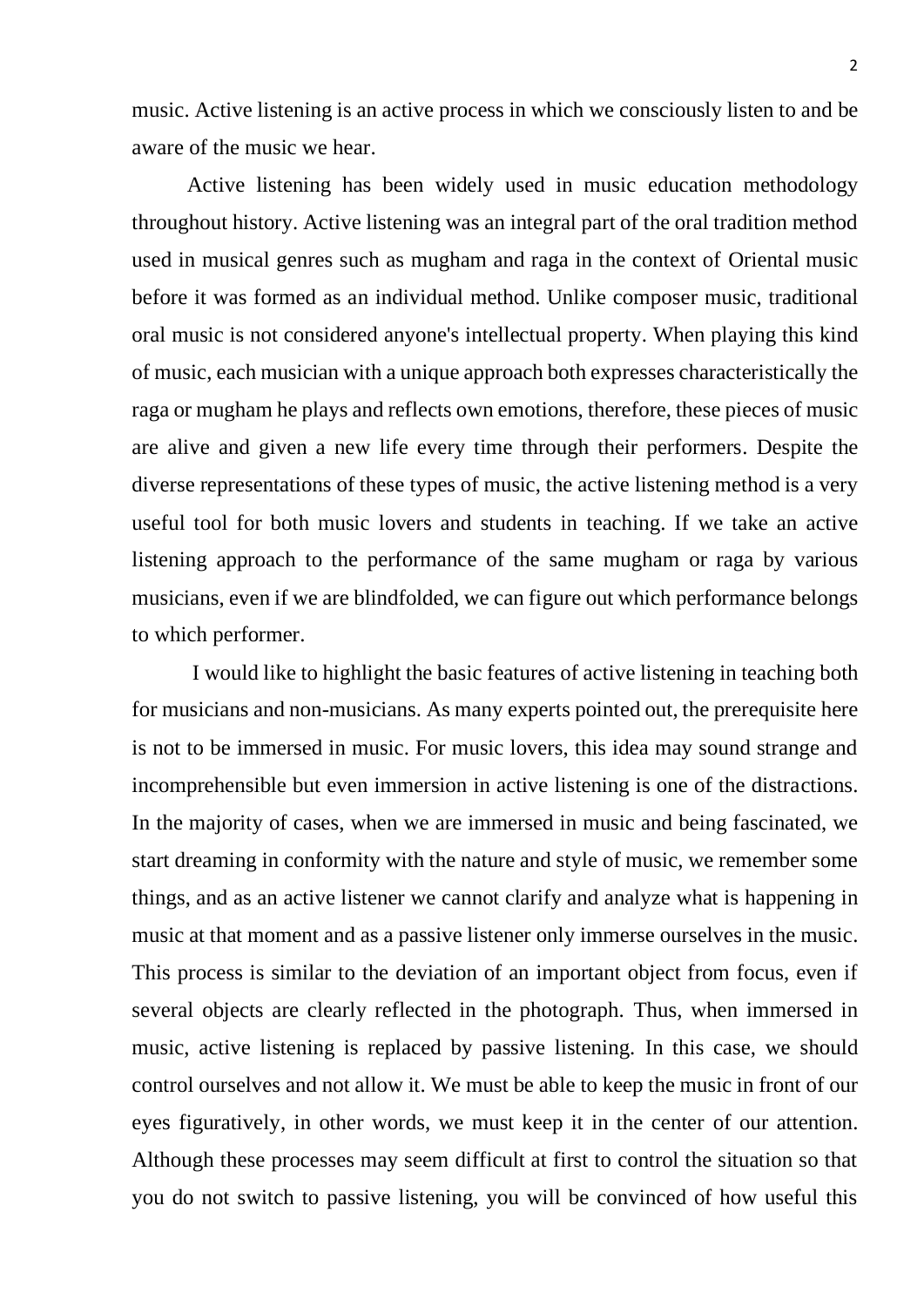approach will be in the future. Another tip for active listening is to listen to music with closed eyes. Close your eyes and eliminate anything that seems distracting, it immediately serves to concentration of your attention. The important point here is that when you close your eyes, take it not like you're being immersed in music like you're used to, but rather more attentive to music, free of the influence of external factors. That way, you'll be better conscious of active listening, switching all your emotions into music with closed eyes.

Music learned through active listening develops the student's listening skills, ability to analyze accurately, improvisational fantasies, and concurrently his imagination, and musical sense in general in an exceptional way. When a student listens to a piece of music, he distinguishes its structure according to the sound of the phrases, how the scales ascend and descend, as well as identifies their character, tempo, size, rhythm, and mode. The process does not end there, the student inevitably portrays mentally a piece of music he is listening to and views the inherent colourful scene. As the ability to listen develops, the student can easily identify and list the instruments played in a large orchestra. In general, it should be borne in mind that active listening is a skill that can be acquired and developed through experience. Time and patience are essential for a good outcome.

The teacher's approach is also imperative in the development of students' listening skills. The process of listening is not complete only with a student, the teacher's role as an exemplary listener is also cruicial. The way a teacher listens to music, the way he uses the body language as he listens, and how he explains to his student the details of the presented music in general are as valuable as providing a map to a treasure hunter. What are the main routes on this map? What directions should the teacher show to the student in a more prominent way? We can conclude that the most common views of musicians and educators on this matter consist of the following four points:

1) Instrumental: The essence here is to distinguish which instruments are involved in performing a given piece of music, the timbre of the instruments and how they play a role in the performance of the music. For example, it is necessary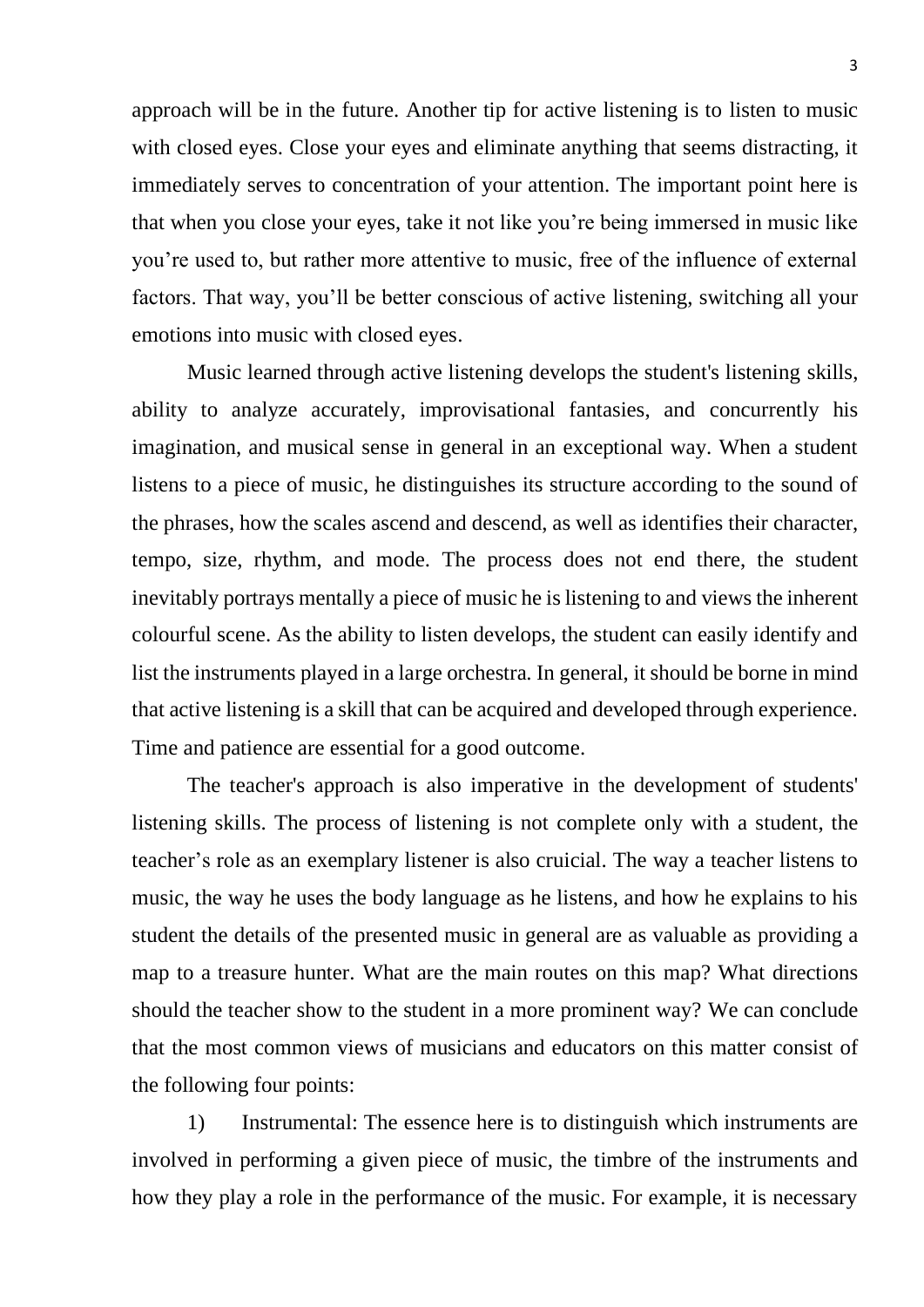to explain which instruments play solo or accompaniment, and clarify why they have particular roles, that is, both the specific features of the instruments and the orchestra's or arranger's approach to music. Applying this method from bands to large orchestras will play an important role in shaping students' perceptions of the sound, essence and joint performance of instruments, which will be significant for students to develop as future orchestra conductors or studio sound engineers.

2) Style. As for the style in the listening method, there are two points. *First,* the style and genre of a piece of music, as well as if there are several styles or various parts in the same piece of music, they should be identified and explained. For example, in classical music, such diverse music as rondo, mazurka, and fugue should be specifically mentioned as part of symphonic works, and in mugham it should be explained how to distinguish the parts as preface, tasnif (classification), rengh (colour), and in raga as alapana, tala. S*econd,* the student should listen to a performance of a given piece of music in various genres by different performers. Both the performance of a piece of music by different performers in the same genre or by different performers in various genres will enrich the student's perception of the music he is listening to, which will be positively reflected in his own performance, particularly in his improvisations.

3) Structure. This point deals with the scales of music, their structures and parts. The interconnectedness of these scales and the bridges between their components, in a word, the beginning, the connection, the ending parts are revealed. Structurally, another key subject is reference sentences and phrasesthat if the teacher plays the music at the same key points, he should play it again or if he uses multimedia, he should replay the music and explain the essence of the reference sentence or phrase to enable distinguishing reference point and further variations. Repeating is important here to highlight the key points.

4) Rhythm. Active listening indeed requires a lot of attention, which manifests itself mostly in the rhythmic approach. It is impossible to comprehend the nature of music without feeling the rhythm. In this approach, it is necessary to accurately determine the tempo, size, and rhythmic characteristics of the music in